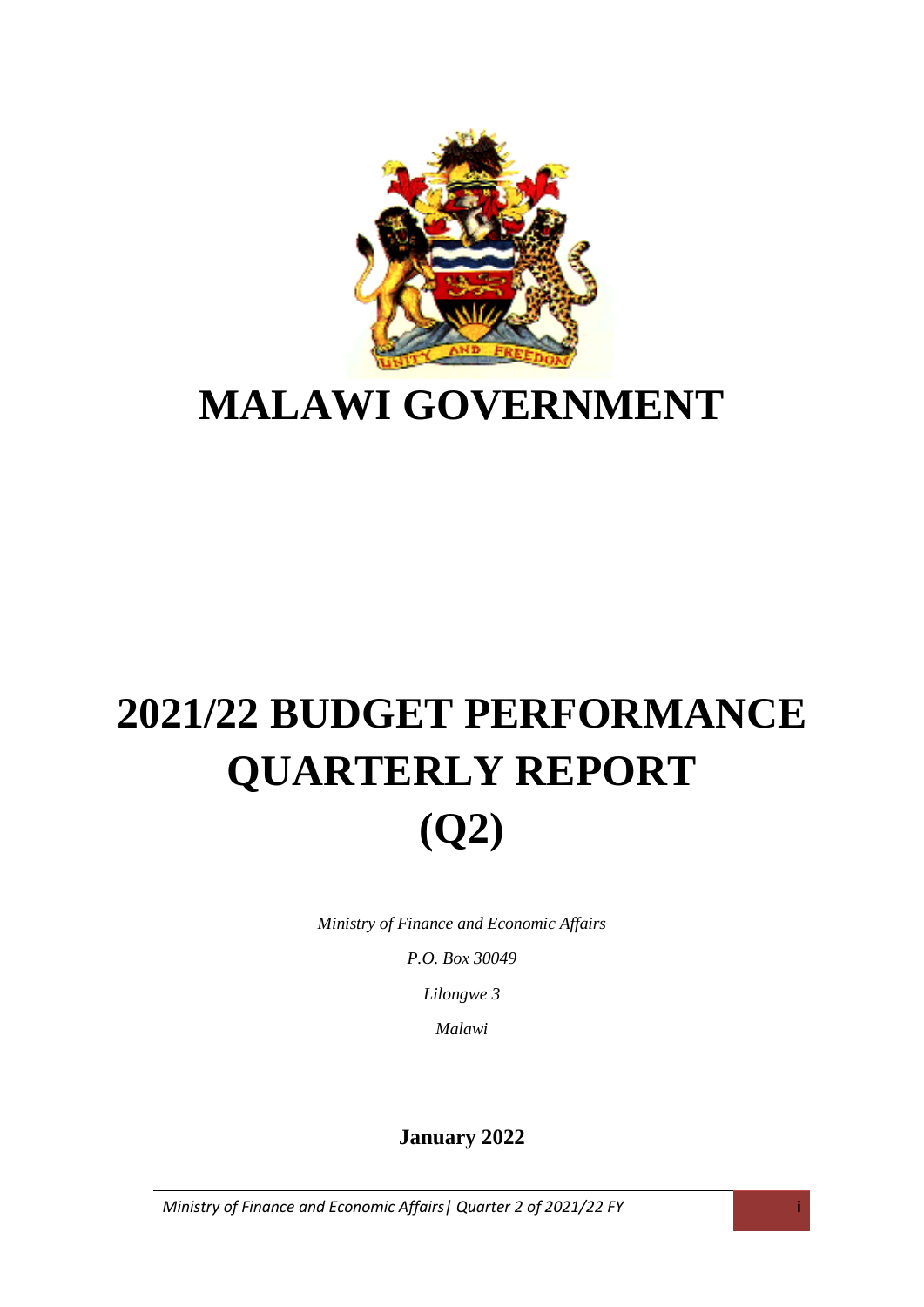#### **Table of Contents**

| $\mathbf{1}$            |                                     |  |
|-------------------------|-------------------------------------|--|
|                         | 1.1<br>1.2<br>1.3<br>1.4            |  |
| $\boldsymbol{2}$        |                                     |  |
|                         | 2.5                                 |  |
| 3                       |                                     |  |
|                         | 3.1<br>3.2<br>3.3                   |  |
| $\overline{\mathbf{4}}$ |                                     |  |
|                         | 4.1<br>4.2<br>4.2.1<br>4.2.2<br>4.3 |  |
| 5                       |                                     |  |
|                         | 5.1<br>5.2<br>5.3                   |  |
| 6                       |                                     |  |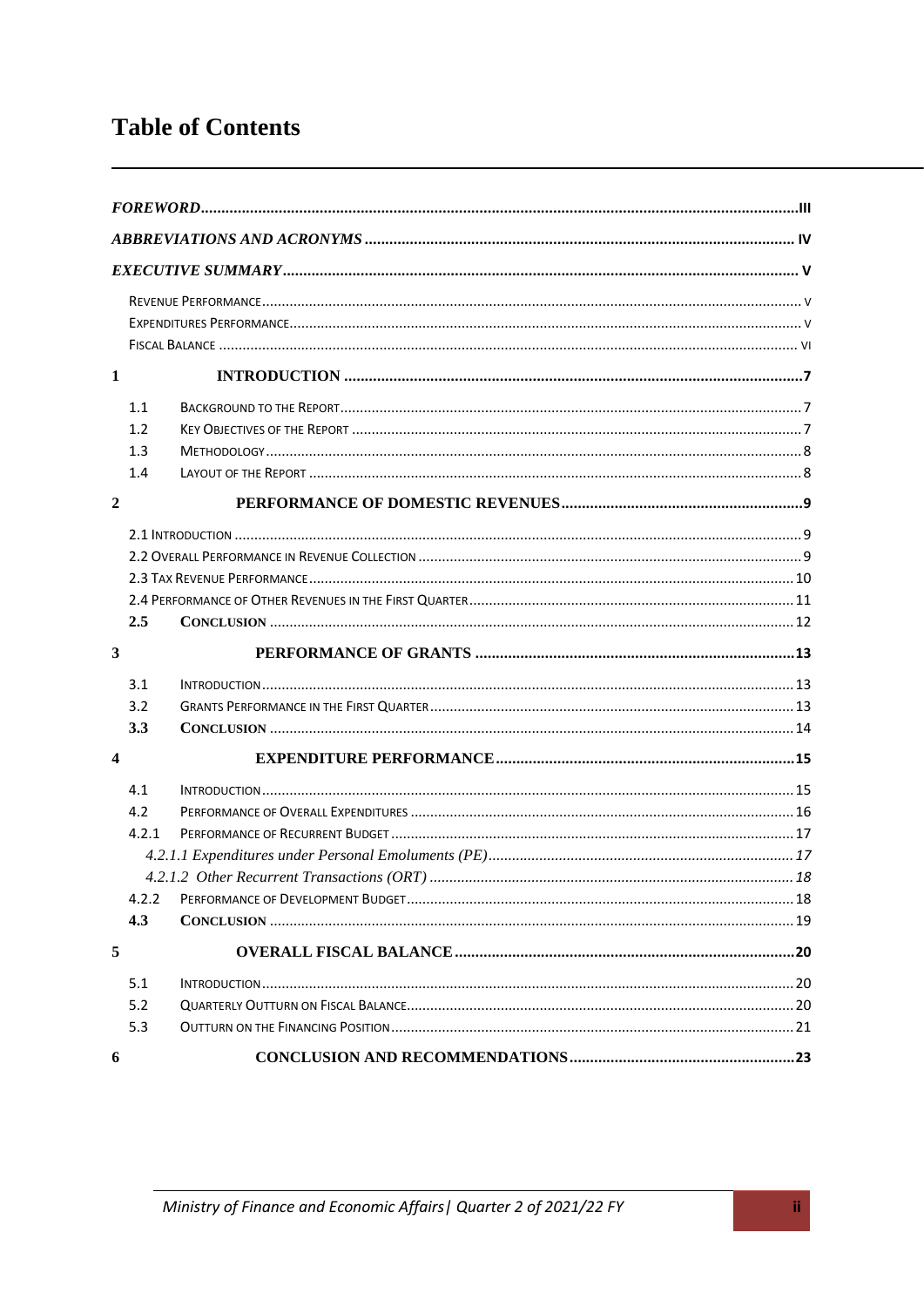### <span id="page-2-0"></span>*Foreword*

This Quarterly Budget Performance Report aims at highlighting how the National Budget has fared during implementation in the Second Quarter of the 2021/22 Fiscal Year. This report thus provides an analysis of all the budget categories prepared and formulated at the planning stage. These categories include; Revenue that was collected during the quarter, status of Grants and Loans and the subsequent Expenditures that Government has incurred in the quarter under review. These are viewed in light of the approved figures.

The Ministry of Finance and Economic Affairs hopes that the information provided in this report will be valuable and informative to all the Stakeholders and thus provide a good picture on how the national Budget has perfomed during the second quarter on 2021/2022 financial year.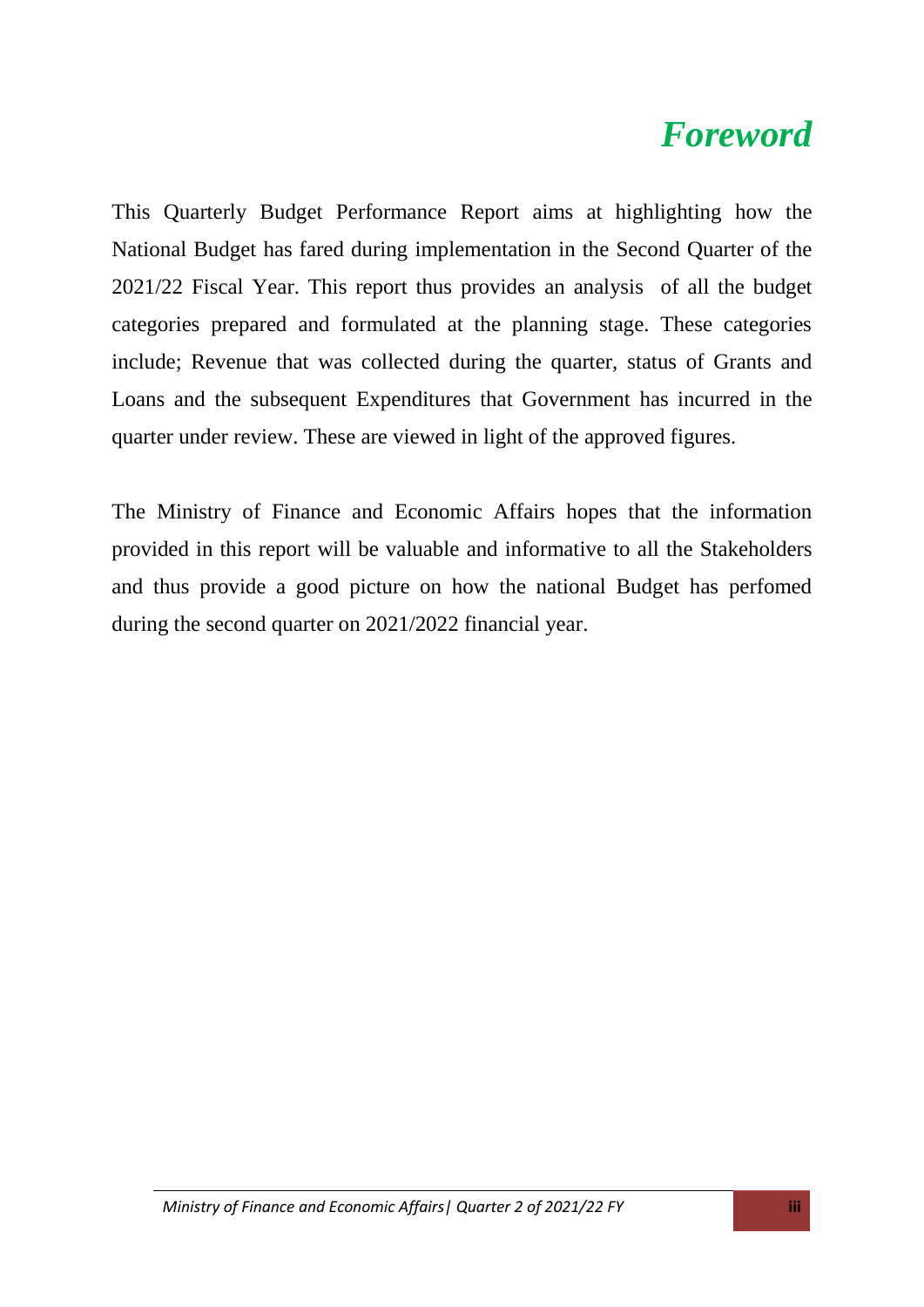### *Abbreviations and Acronyms*

<span id="page-3-0"></span>

| <b>FY</b>      | <b>Financial Year</b>                                 |
|----------------|-------------------------------------------------------|
| <b>IFMIS</b>   | Intergrated Financial Management Information System   |
| <b>MoFEA</b>   | Ministry of Finance and Economic Affairs              |
| <b>NTRs</b>    | <b>Non-tax Revenues</b>                               |
| ORT            | <b>Other Recurrent Transactions</b>                   |
| Part I         | Donor supported projects                              |
| Part II        | Projects financed by domestically generated resources |
| <b>PE</b>      | <b>Personnel Emoluments</b>                           |
| Q <sub>2</sub> | <b>Second Quarter</b>                                 |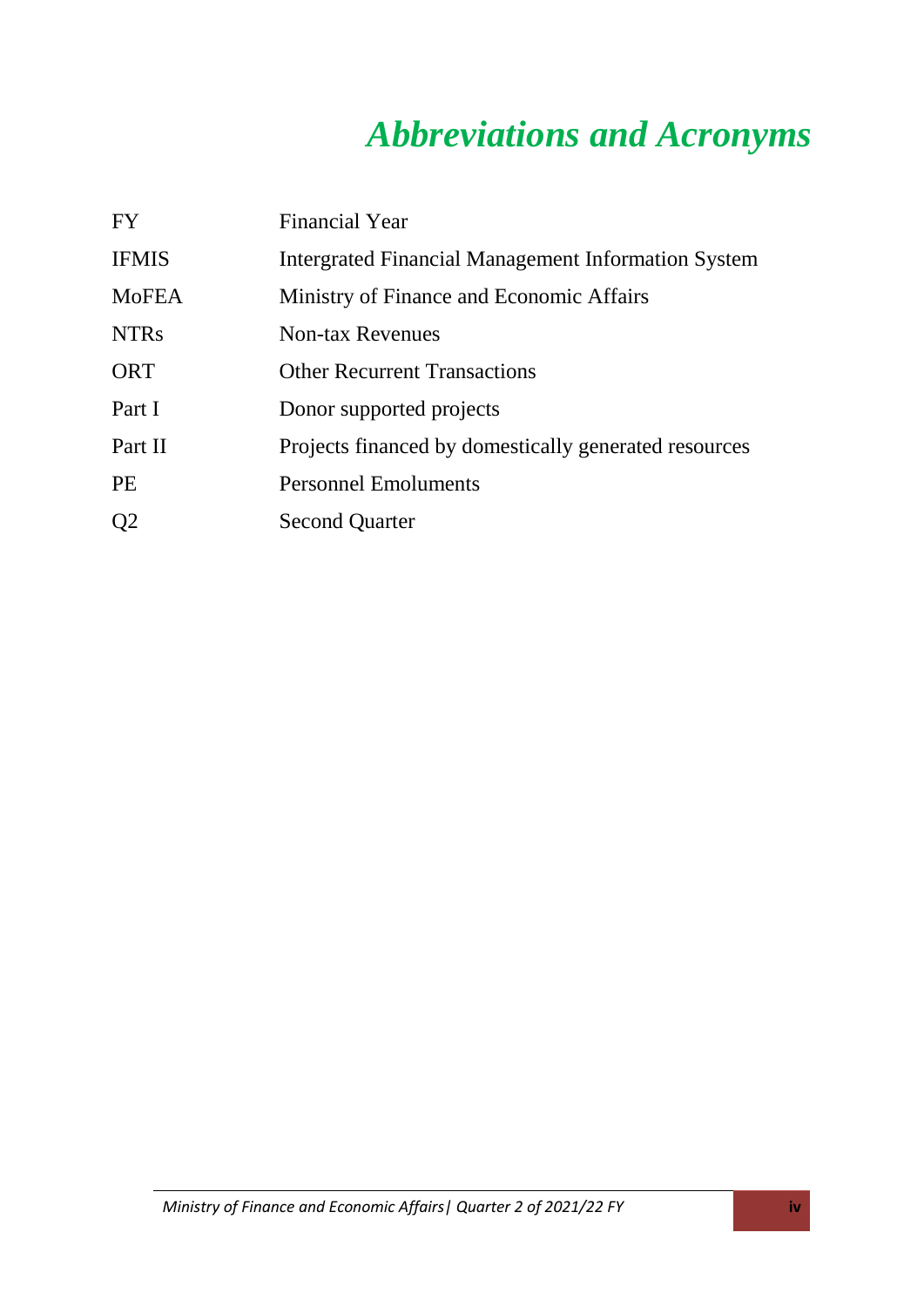### *Executive Summary*

#### <span id="page-4-1"></span><span id="page-4-0"></span>**Revenue Performance**

In the 2021/22 Financial Year, Government planned to collect a total of K1,239.91 billion in revenues of which Taxes, Grants and Other Revenues (Non-Tax Revenues) are K1,100.95 billion, K170.31 billion and K56.89 billion respectively. In the second quarter of the financial year, it was projected that total revenues will be K438.86 billion. The outturn however, was K377.80 billion. Thus revenue underperfomed during the period under review by K61.07 billion. This is mainly on account of lower than anticipated inflows from all categories of revenues. Taxes underperformed by K26.97 billion whereas Grants and other revenues underperformed by K32.52 billion and by K1.58 billion respectively.

#### <span id="page-4-2"></span>**Expenditures Performance**

In the 2021/22 Financial Year, Government planned to spend K1,995.10 billion, including net lending. Out of this sum, K1,424.26 billion was planned for Recurrent Expenditure and K570.84 billion for Development Budget Expenditure with a net lending/borrowing of K723.84 billion. During the Quarter under review, Government planned to spend K657.98 billion, of which, K532.02 billion was for Recurrent Expenditure and K125.95 billion was for Development Budget Expenditure. However, total Government expenditure amounted to K641.24 billion reflecting an underexpenditure of K16.73 billion against the target for the quarter.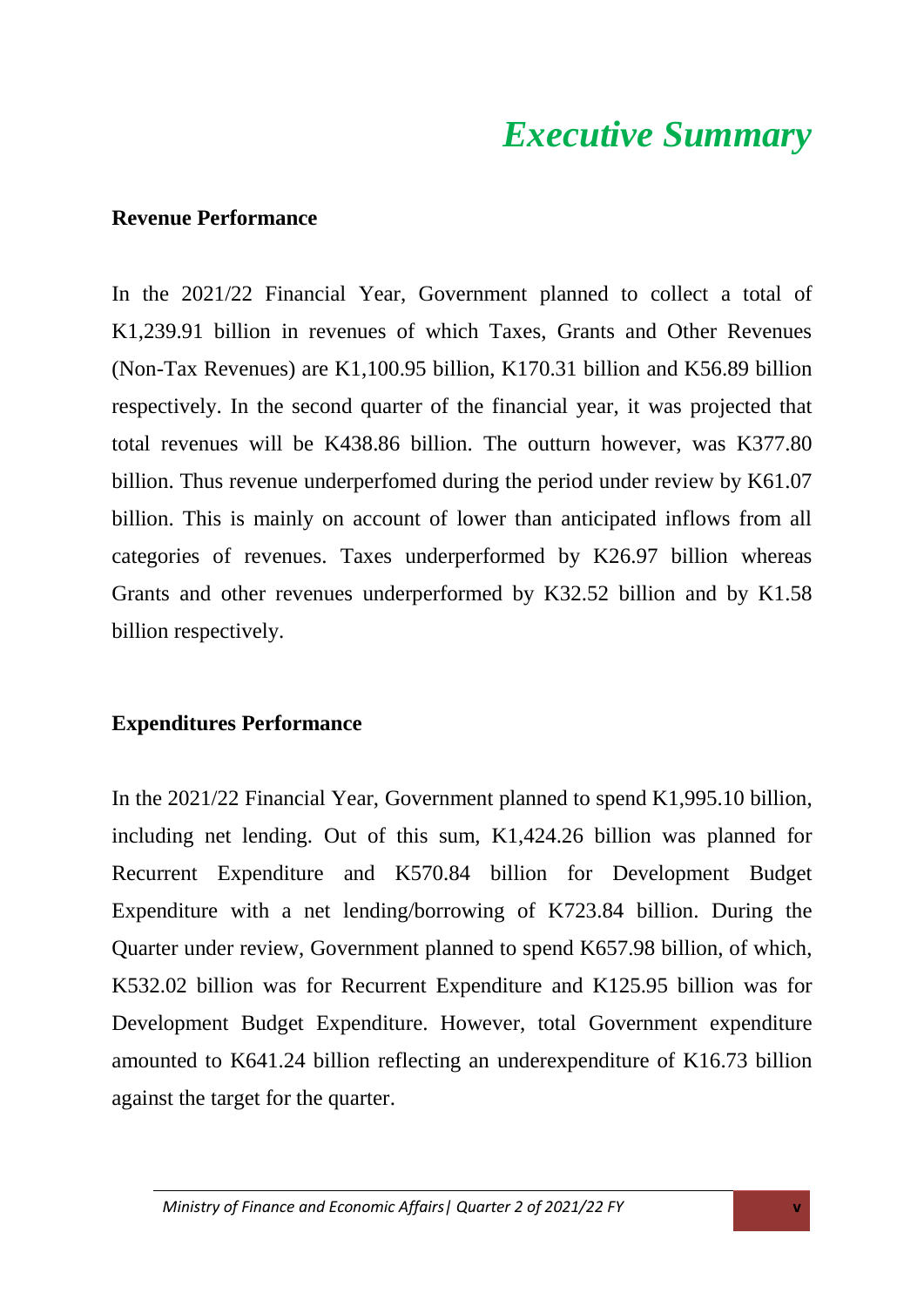#### <span id="page-5-0"></span>**Fiscal Balance**

Government planned an overall fiscal balance of K219.17 billion in the quarter under review. The outturn, however, showed that the overall fiscal balance was K263.45 billion, higher than the anticipated balance by K44.33 billion.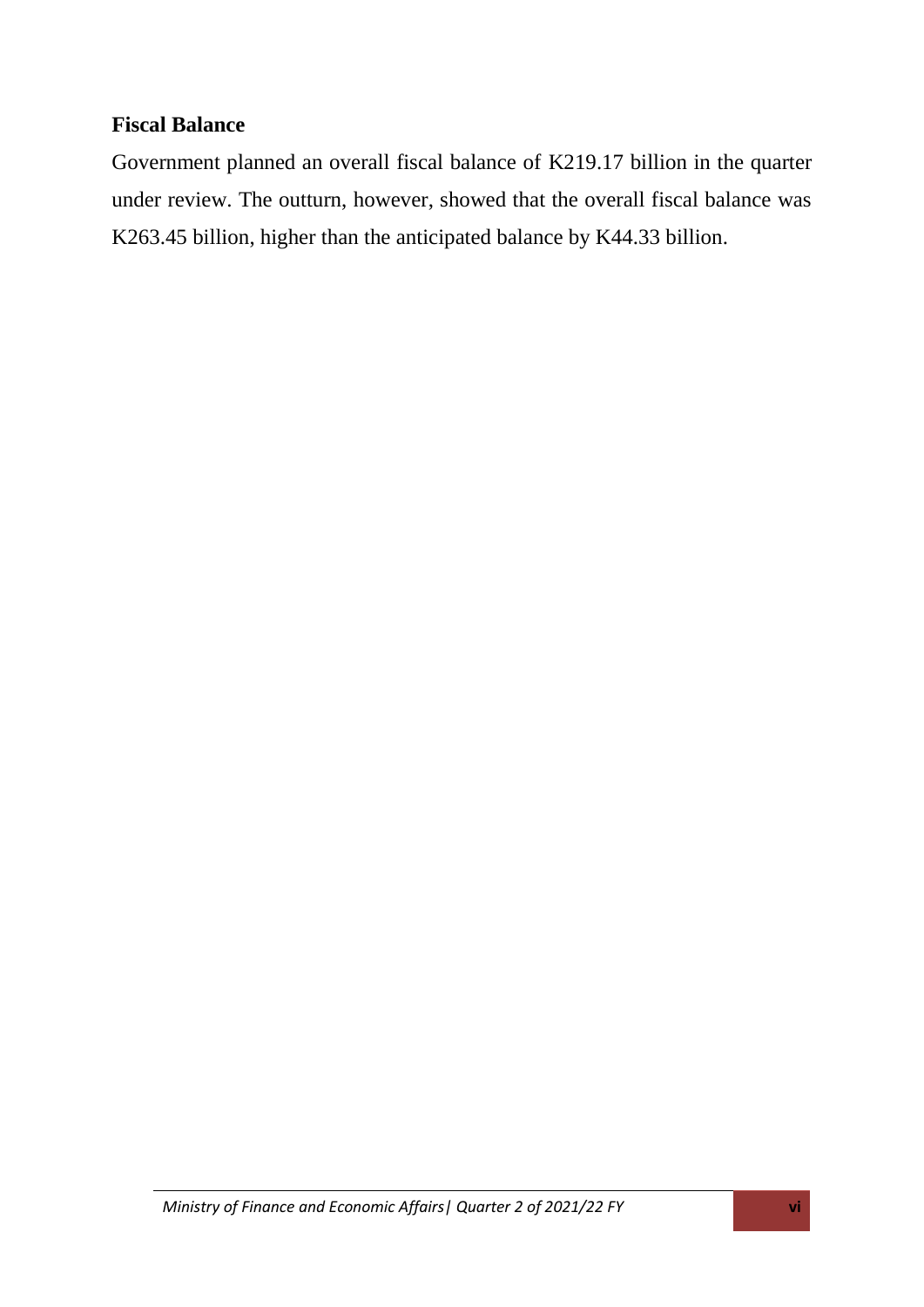# **1 INTRODUCTION**

#### <span id="page-6-1"></span><span id="page-6-0"></span>**1.1 Background to the Report**

In June 2021, the National Assembly approved a Budget of K1,995.10 billion for the 2021/22 Financial Year (FY). This Budget is expected to be financed by Domestic Resources amounting to K1,100.95 billion and Grants amounting to K170.31 billion.

In order to assess the performance of the National Budget from time to time, a report is produced on a quarterly basis to provide insight into the performance of all the relevant components of the budget.

This report therefore, examines performance of Government Budget in meeting the set targets in the Second Quarter (October to December, 2021) of the Financial Year. It highlights where discrepancies between the projected and the outturn figures have occurred and also provide a possible explanation for such discrepancies.

#### <span id="page-6-2"></span>**1.2 Key Objectives of the Report**

The main objective of this report is to present the performance of Government in implementing the National Budget in the Second Quarter of the 2021/22 Financial Year. Specific objectives of the report include:

- (i) To present the performance of Domestic Revenues;
- (ii) To report on performance of Grants and Loans from Development Partners;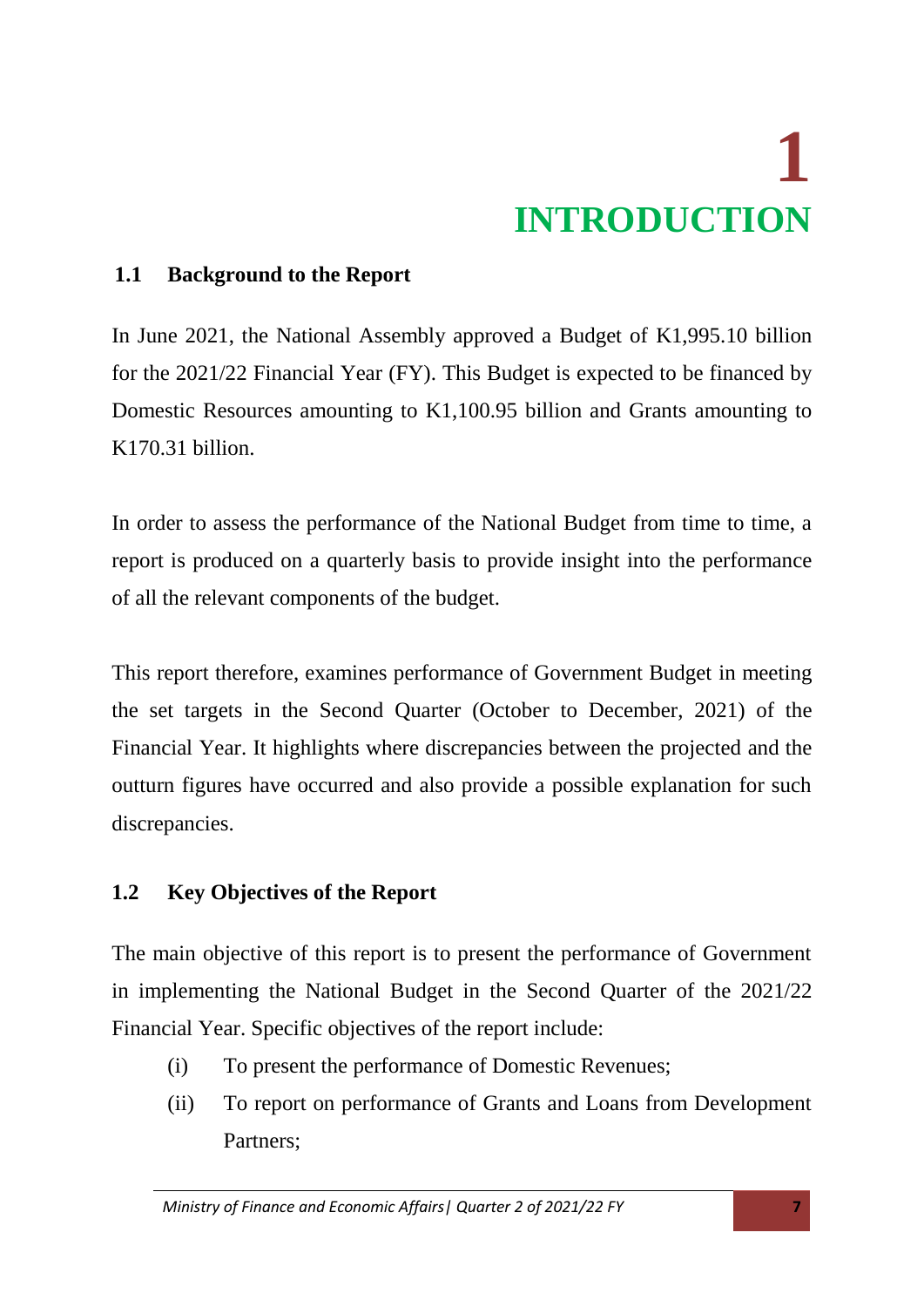- (iii) To present the details of the performance of Expenditures of Government; and
- (iv) To present the overall financing

#### <span id="page-7-0"></span>**1.3 Methodology**

The review and assessment of receipts and expenditures for the Second Quarter of the 2021/22 Financial Year was done in January, 2022. The work involved analysis of data from the Reserve Bank of Malawi, Spending Agencies, Intergrated Financial Management Information System (IFMIS) and consultations with relevant Stakeholders.

#### <span id="page-7-1"></span>**1.4 Layout of the Report**

The First Chapter introduces the report, its objectives and methodology in assessing performance. The Second and Third Chapters discuss the performance of Revenues and Grants respectively. The Fourth Chapter focuses on the discussion of Expenditures while Chapter Five looks at financing. Chapter 6 concludes the Report.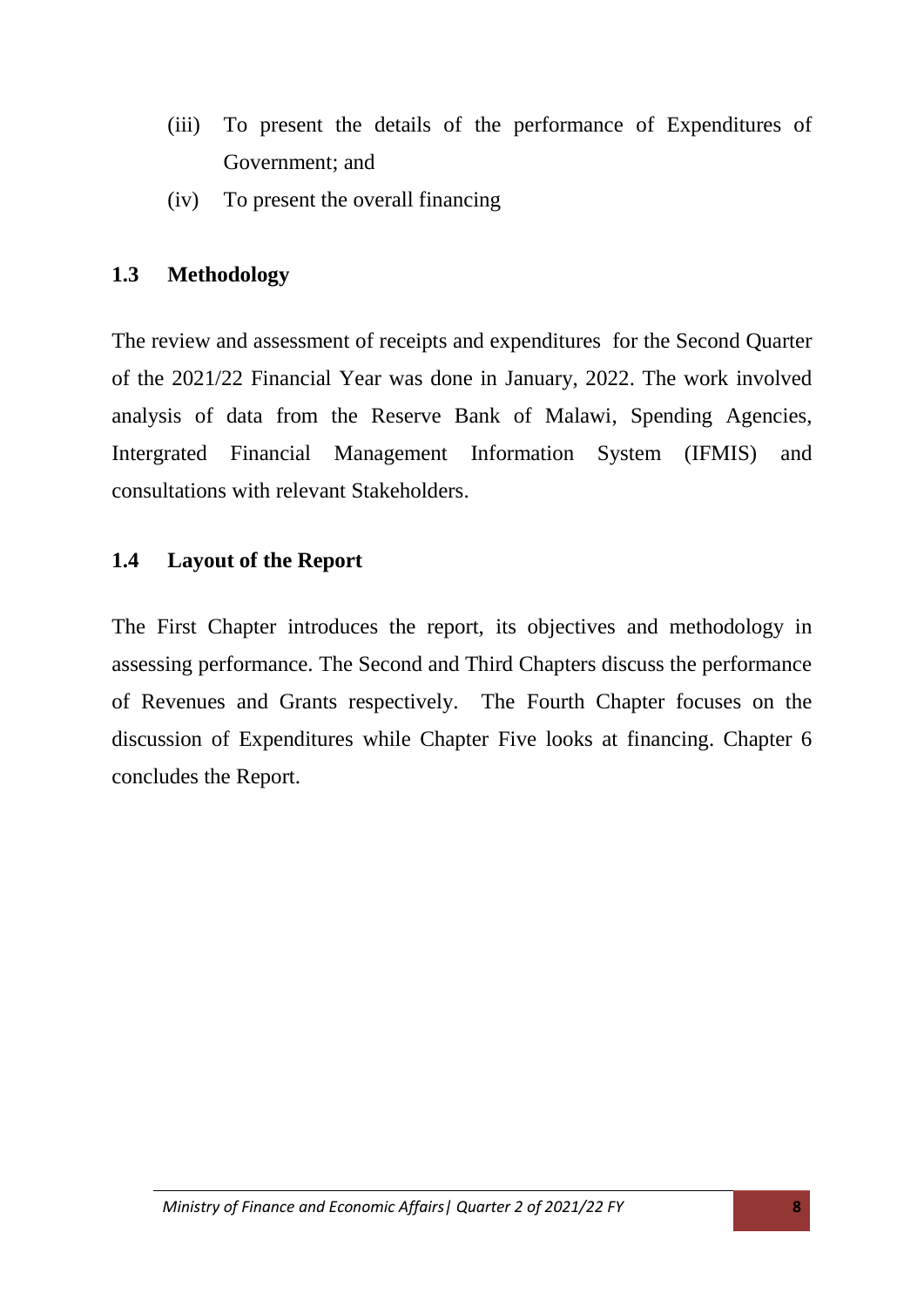**2** 

### <span id="page-8-0"></span>**Performance of Domestic Revenues**

#### <span id="page-8-1"></span>**2.1 Introduction**

In the 2021/22 Financial Year, Government projected to collect total Domestic Revenues to the tune of K1,100.95 billion, of which, K1,044.05 billion were projected to be Tax Revenues and K56.89 billion from Other Revenue sources. This Chapter therefore discusses the performance of Government in Revenue collection during the second quarter of the Financial Year by comparing the Revenue Outturn for the quarter against the set targets; and discussing some of the underlying factors to explain the variances.

#### <span id="page-8-2"></span>**2.2 Overall Performance in Revenue Collection**

In the second quarter of the Financial Year, the Domestic Revenues were projected to amount to K382.09 billion of which, K362.89 billion was expected to be Tax Revenues while Other Revenues were projected at K19.19 billion. The performance is such that, during the quarter under review, total actual domestic revenue outturn was K353.54 billion of which Taxes were K335.93 billion and Other Revenues was K17.61 billion.

This shows that on the overall, domestic revenue underperformed by K28.55 billion mainly on account of poor tax performance which underperfromed by K26.97 billion representing an underperformance of 7.4 percent. The other revenues also underperformed by 8.2 per cent.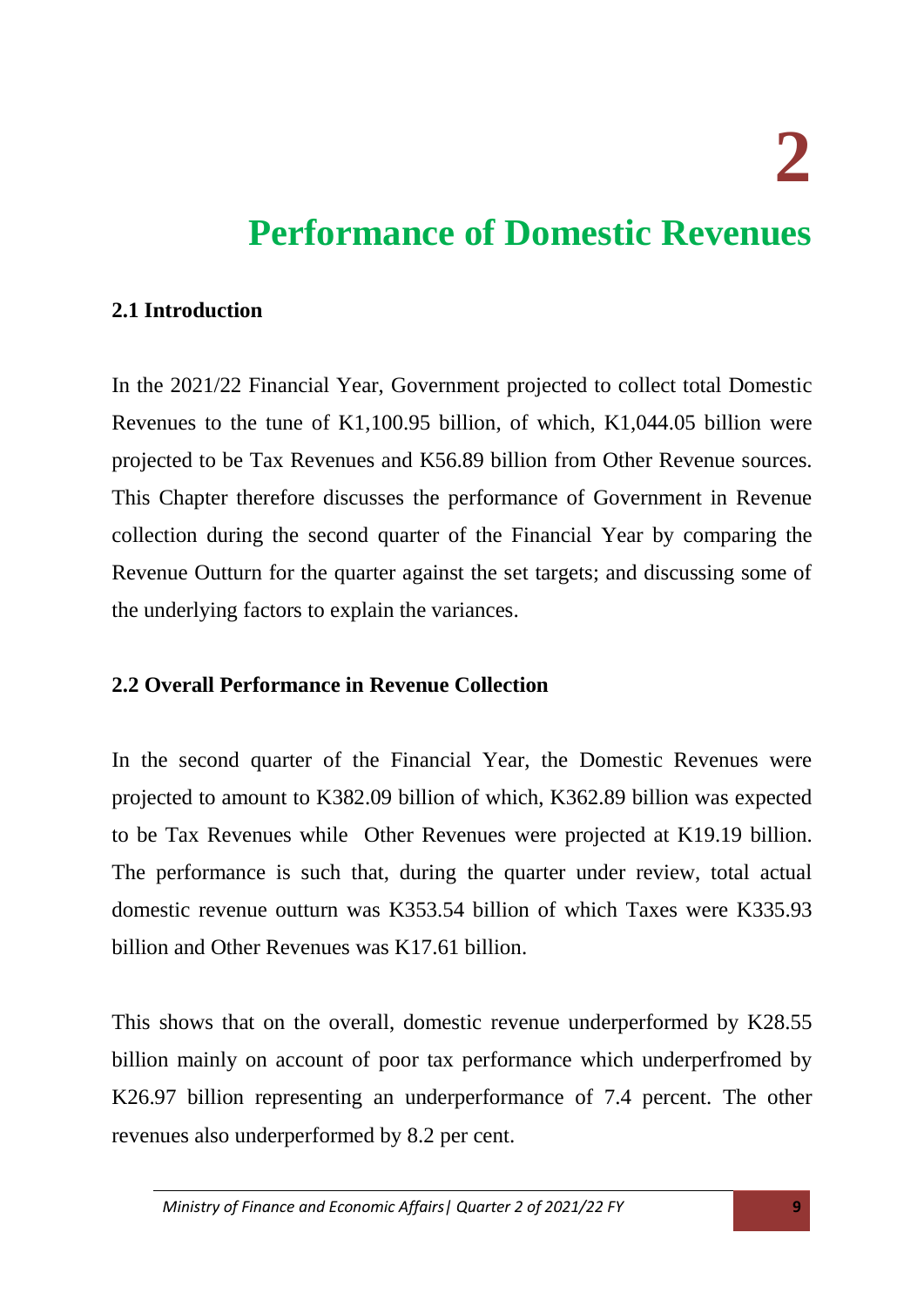Figure 2.1 below compares the Outturn in Domestic Revenues in the second quarter of the Financial Year against their corresponding targets.



*Figure 2.1 Total Domestic Revenues Performance* 

#### <span id="page-9-0"></span>**2.3 Tax Revenue Performance**

Table 2.1 shows the performance of tax revenue for the second quarter of the Financial Year against the projections. As the table illustrates, overall, Tax Revenues underperformed by K26.97 billion. The outturn of Tax revenue was K335.93 billion against a target of K362.89 billion. The underperformance on the Tax revenue is attributed to lower than expected in Income profits and tax on goods and services which underperformed by 0.6 percent and 7.8 percent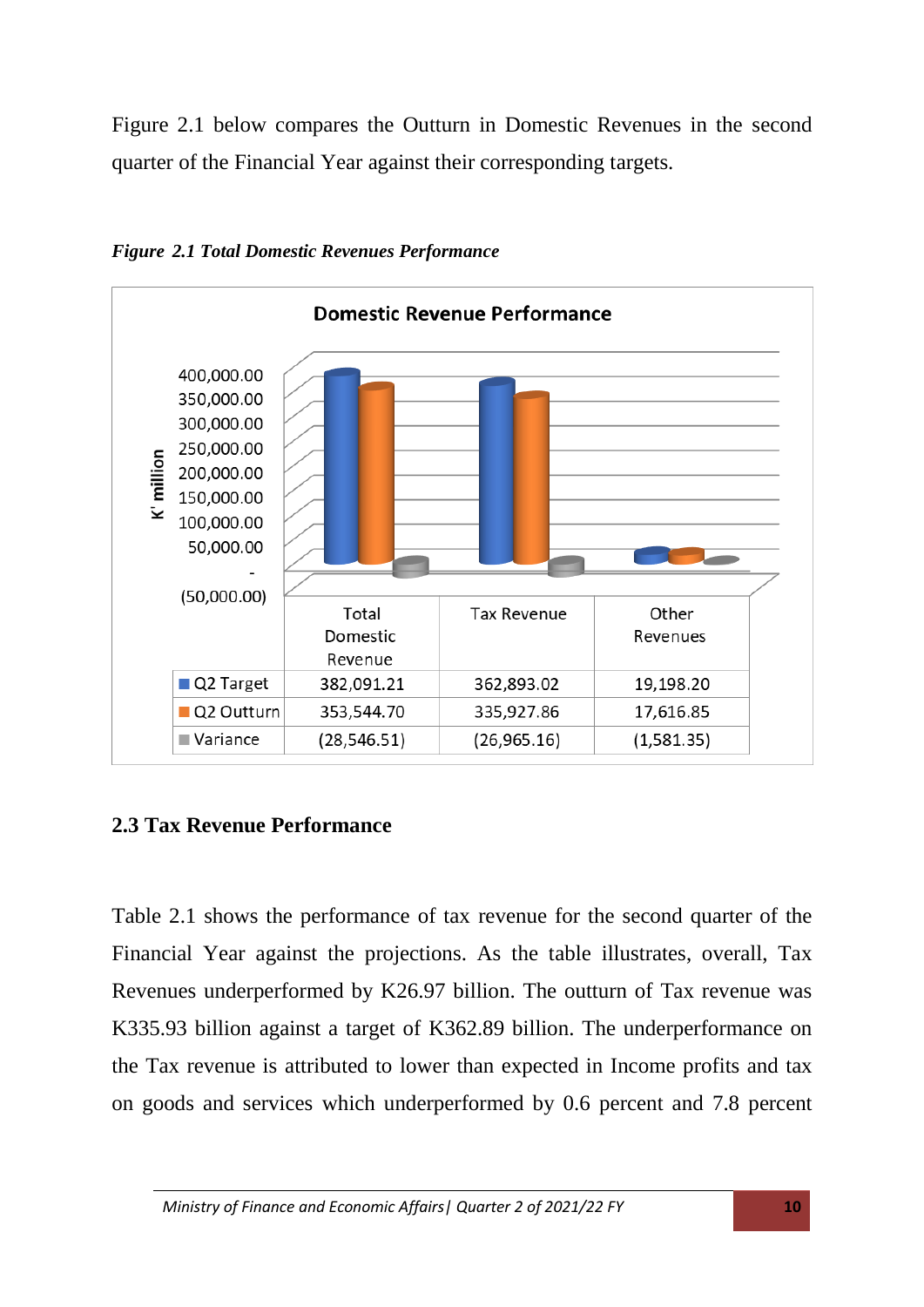respectively. Taxes on international trade transactions, however, overperformed by 1.5 percent.

| <b>GFS</b> | <b>Revenue</b>                                                                | <b>Q2 Projection</b> | Q2 Actual  | <b>Variance</b> |
|------------|-------------------------------------------------------------------------------|----------------------|------------|-----------------|
| Code       |                                                                               | <b>K' Million</b>    |            |                 |
|            | <b>REVENUE</b>                                                                | 438,862.70           | 377,795.56 | (61,067.14)     |
| 11         | Taxes                                                                         | 362,893.02           | 335,927.86 | (26,965.16)     |
| 111        | Taxes on income, profits and capital gains                                    | 162,994.05           | 146,793.45 | (16, 200.59)    |
| 1111       | Payable by individuals                                                        | 94,830.26            | 83,123.48  | (11, 706.79)    |
|            | Payable by corporations and other                                             |                      |            |                 |
| 1112       | enterprises                                                                   | 68,163.78            | 63,669.98  | (4, 493.80)     |
| 114        | Taxes on goods and services                                                   | 168,973.76           | 157,753.57 | (11, 220.20)    |
| 1141       | General taxes on goods and services                                           | 108,387.28           | 98,849.62  | (9,537.66)      |
| 1142       | Excise                                                                        | 57,828.91            | 56,149.25  | (1,679.66)      |
| 1145       | Taxes on use of goods and on permission to<br>use goods or perform activities | 2,757.58             | 2,754.69   | (2.89)          |
| 115        | Taxes on international trade and transaction                                  | 30,481.37            | 30,950.16  | 468.79          |
| 1151       | Customs and other import duties                                               | 30,481.37            | 30,950.16  | 468.79          |
| 116        | <b>Other taxes</b>                                                            | 443.84               | 430.68     | (13.16)         |
| 1161       | Payable solely by business                                                    | 443.84               | 430.68     | (13.16)         |

*Table 2.1 Tax Revenue Performance*

#### <span id="page-10-0"></span>**2.4 Performance of Other Revenues in the Second Quarter**

Table 2.2 presents the outturn in Other Revenues (non tax) during the second quarter of the 2021/22 Financial Year against their set targets. As indicated in the table, actuals under this category amounted to K17.62 billion compared to a target of K19.19 billion, thus an undercollection of K1.58 billion. This performance is mainly attributed to the underperformance of parastatal dividends which was projected at K8.83 billion for the quarter, but only K1.19 billion was collected. On the other hand, sales of goods and services overperformed by K1.53 billion.

| Table 2.2 Non – Other Revenues Performance in the second quarter |  |  |
|------------------------------------------------------------------|--|--|
|------------------------------------------------------------------|--|--|

| <b>GFS</b> | <b>Revenue</b>                                | <b>Q2 Projection</b> | Q <sub>2</sub> Actual | Variance    |
|------------|-----------------------------------------------|----------------------|-----------------------|-------------|
| Code       |                                               | <b>K' Million</b>    |                       |             |
| 14         | <b>OTHER REVENUE</b>                          | 19,198.20            | 17,616.85             | (1,581.35)  |
| 141        | <b>Property income</b>                        | 8,833.33             | 7,642.11              | (1, 191.22) |
| 1412       | <b>Dividends</b>                              | 8,833.33             | 7,642.11              | (1, 191.22) |
| 142        | Sales of goods and services                   | 8,124.45             | 9,656.74              | 1,532.29    |
| 1423       | Incidental sales by non market establishments | 8,124.45             | 9,656.74              | 1,532.29    |

*Ministry of Finance and Economic Affairs| Quarter 2 of 2021/22 FY* **11**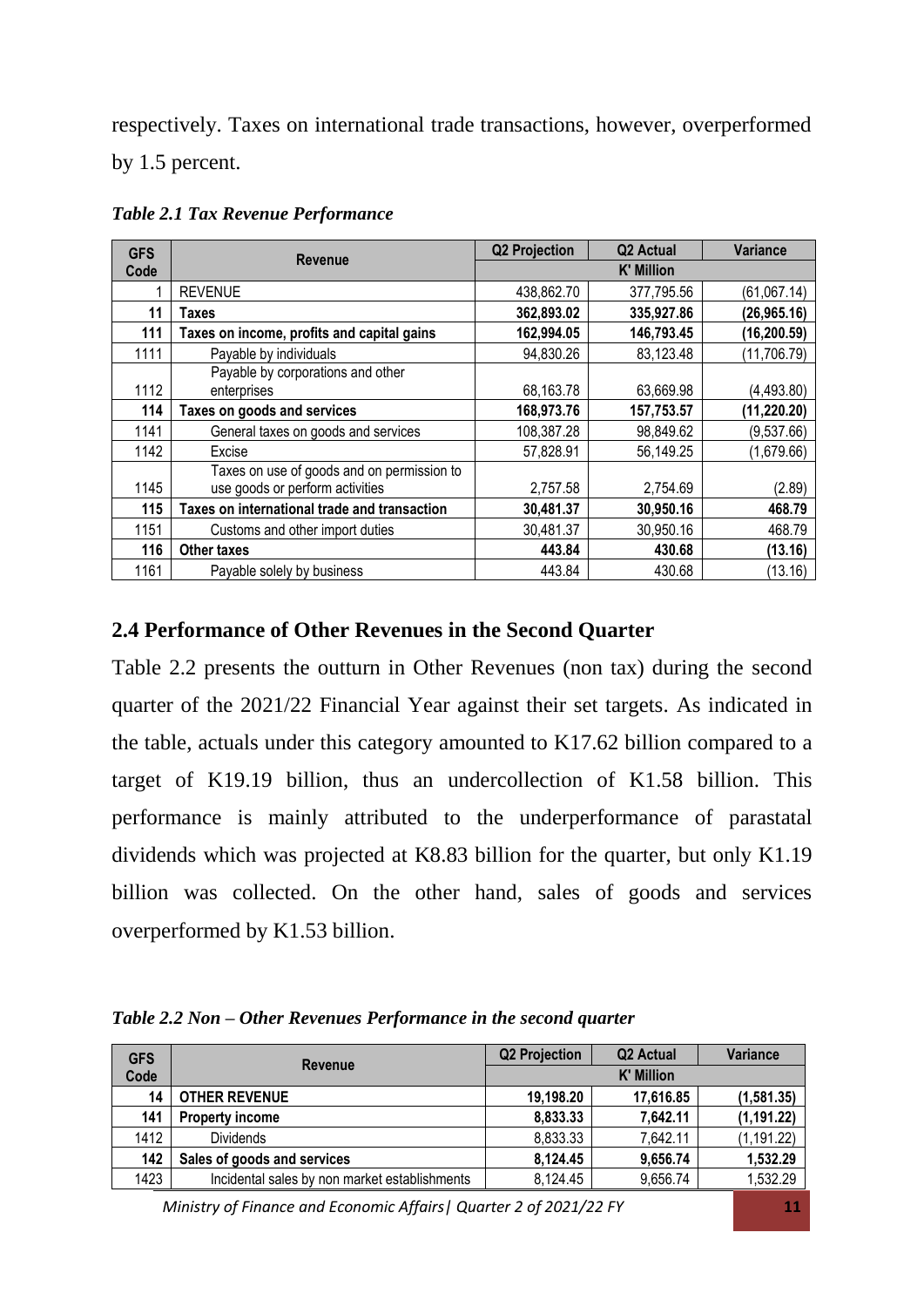| <b>GFS</b> |                                      | <b>Q2 Projection</b> | Q <sub>2</sub> Actual | <b>Variance</b> |
|------------|--------------------------------------|----------------------|-----------------------|-----------------|
| Code       | <b>Revenue</b>                       | <b>K' Million</b>    |                       |                 |
| 143        | <b>Fines, Penalties and Forfeits</b> | 2,240.41             | 317.99                | (1.922.42)      |
| 1431       | <b>Penalties</b>                     | 2,240.41             | 317.99                | (1.922.42)      |

#### <span id="page-11-0"></span>**2.5 Conclusion**

In aggregate terms, the performance of revenue collection in the second quarter of the financial year was below the set targets for both the tax revenues and other revenues. There is need therefore, to encourage revenue collectors to enhance the revenue collection methods in subsequent quarters to avoid missing the annual targets.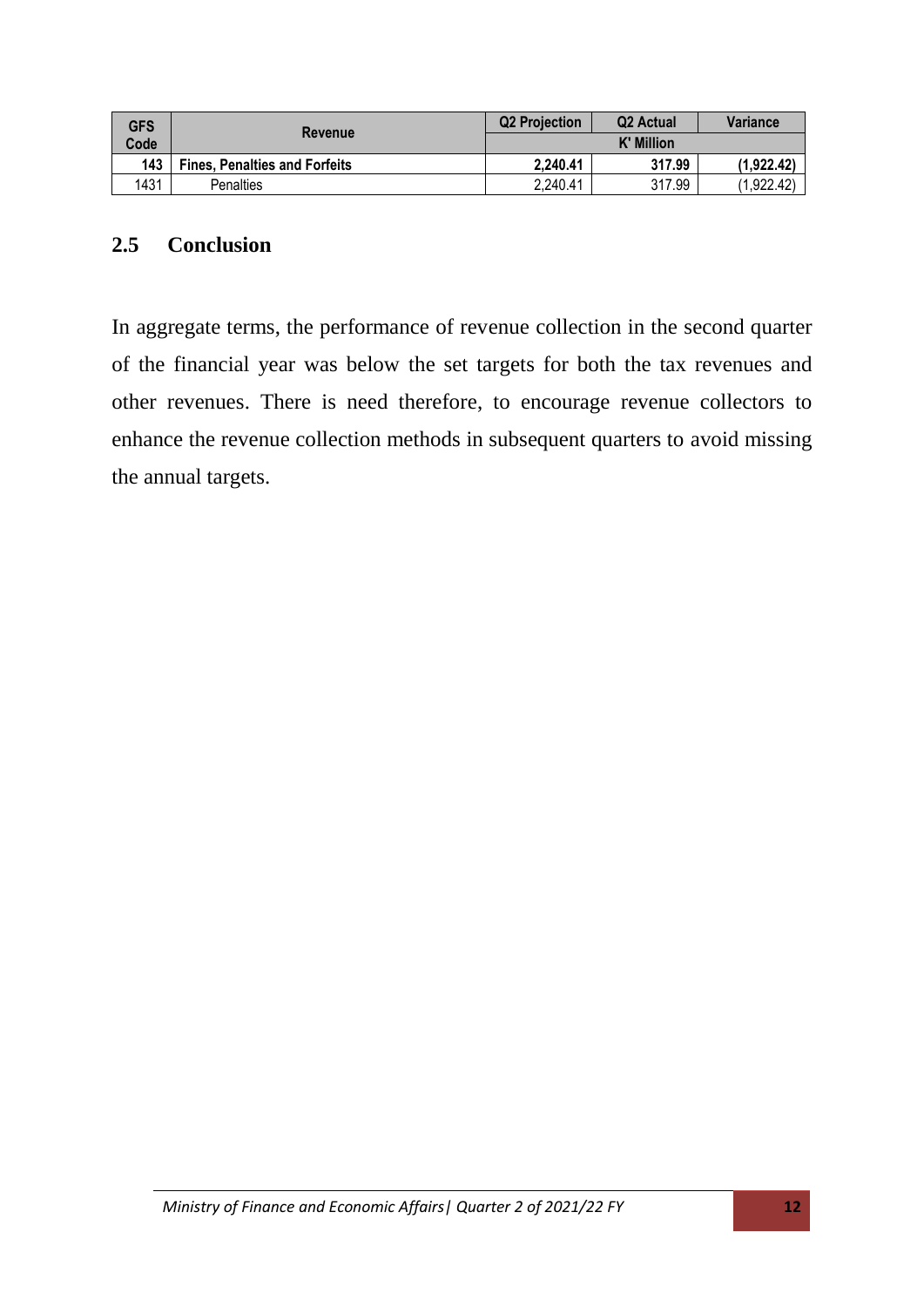**3** 

### **Performance of Grants**

#### <span id="page-12-1"></span><span id="page-12-0"></span>**3.1 Introduction**

For the 2021/22 Financial Year, the projected resource inflows from Grants amounts to K170.31 billion, of which, K58.43 billion was from foreign governments and K111.88 billion from international organisations. These were in form of program grants and dedicated grants in support of both recurrent and capital expenses.

In the second quarter of the 2021/22 Financial Year, Government expected to receive K56.77 billion as Grants from international organisations (multilateral donors). This Chapter therefore, examines the performance of these Grants for the quarter under review.

#### <span id="page-12-2"></span>**3.2 Grants Performance in the Second Quarter**

Table 3.1 presents the performance of Grants in the second quarter of the financial year against the set targets. As indicated in the Table, overall, Grants underperformed by K32.52 billion largely due to lower than anticipated disbursement from the multilateral development partners resulting from reduced activities.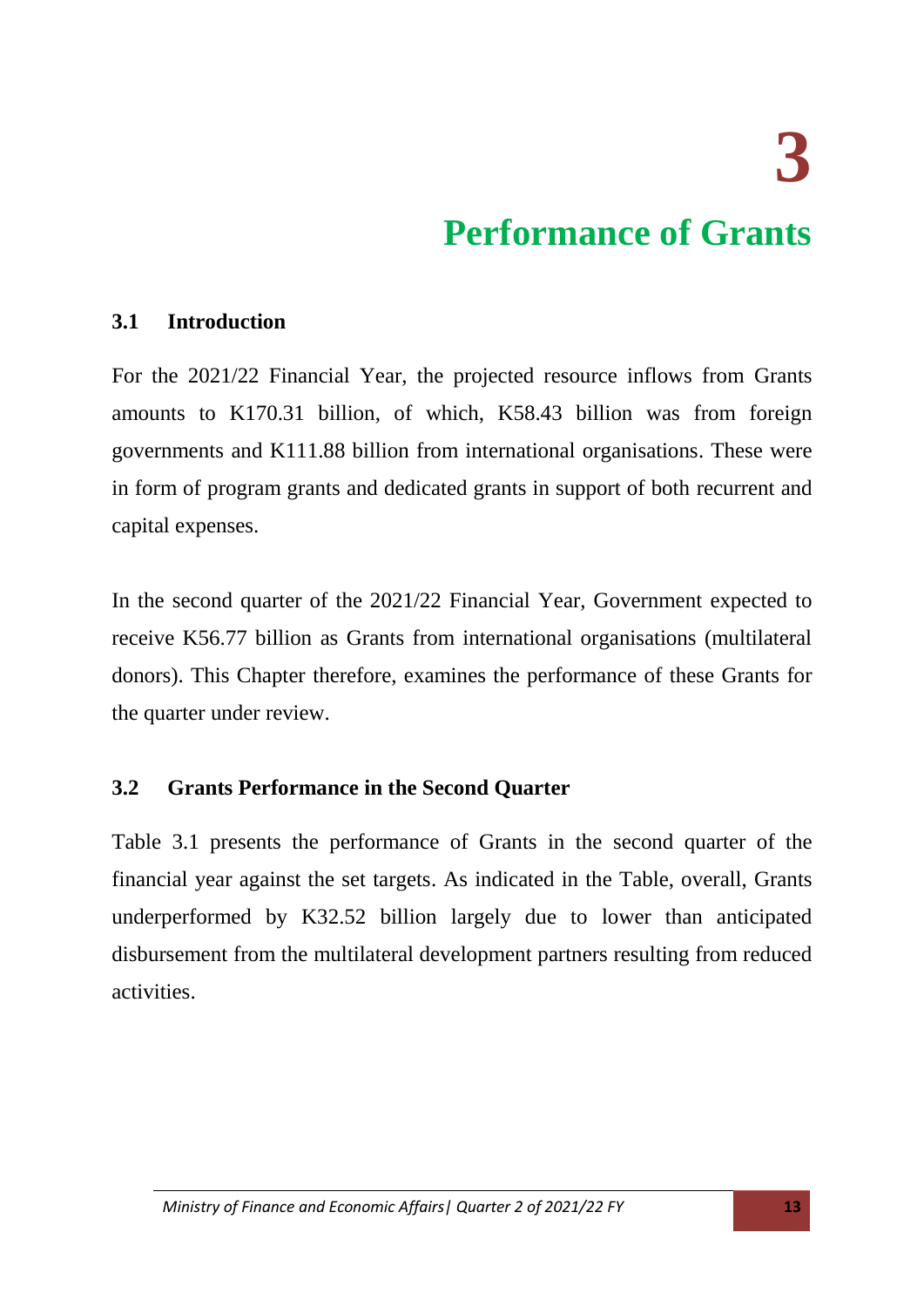| <b>GFS</b> | <b>Revenue</b>                          | <b>Q2 Projection</b>     | Q <sub>2</sub> Actual    | Variance     |
|------------|-----------------------------------------|--------------------------|--------------------------|--------------|
| Code       |                                         | <b>K' Million</b>        |                          |              |
| 13         | Grants                                  | 56,771.49                | 24,250.85                | (32, 520.63) |
| 131        | <b>From Foreign Governments</b>         | ٠                        |                          |              |
| 1311       | Current                                 | $\overline{\phantom{0}}$ | $\overline{\phantom{0}}$ |              |
| 1312       | Capital                                 |                          | -                        |              |
| 132        | <b>From International Organisations</b> | 56,771.49                | 24,250.85                | (32, 520.63) |
| 1321       | Current                                 |                          |                          |              |
| 1322       | Capital                                 | 56,771.49                | 24,250.85                | (32, 520.63) |

**Table 3.1 Performance of Grants in the Second Quarter**

#### <span id="page-13-0"></span>**3.3 Conclusion**

As indicated above, disbursement of donor resources under Grants category underperformed in the second quarter of the financial year. There is need to revist the assumptions made on grants visavis the projects as this will directly affect the public sector investment program implementation.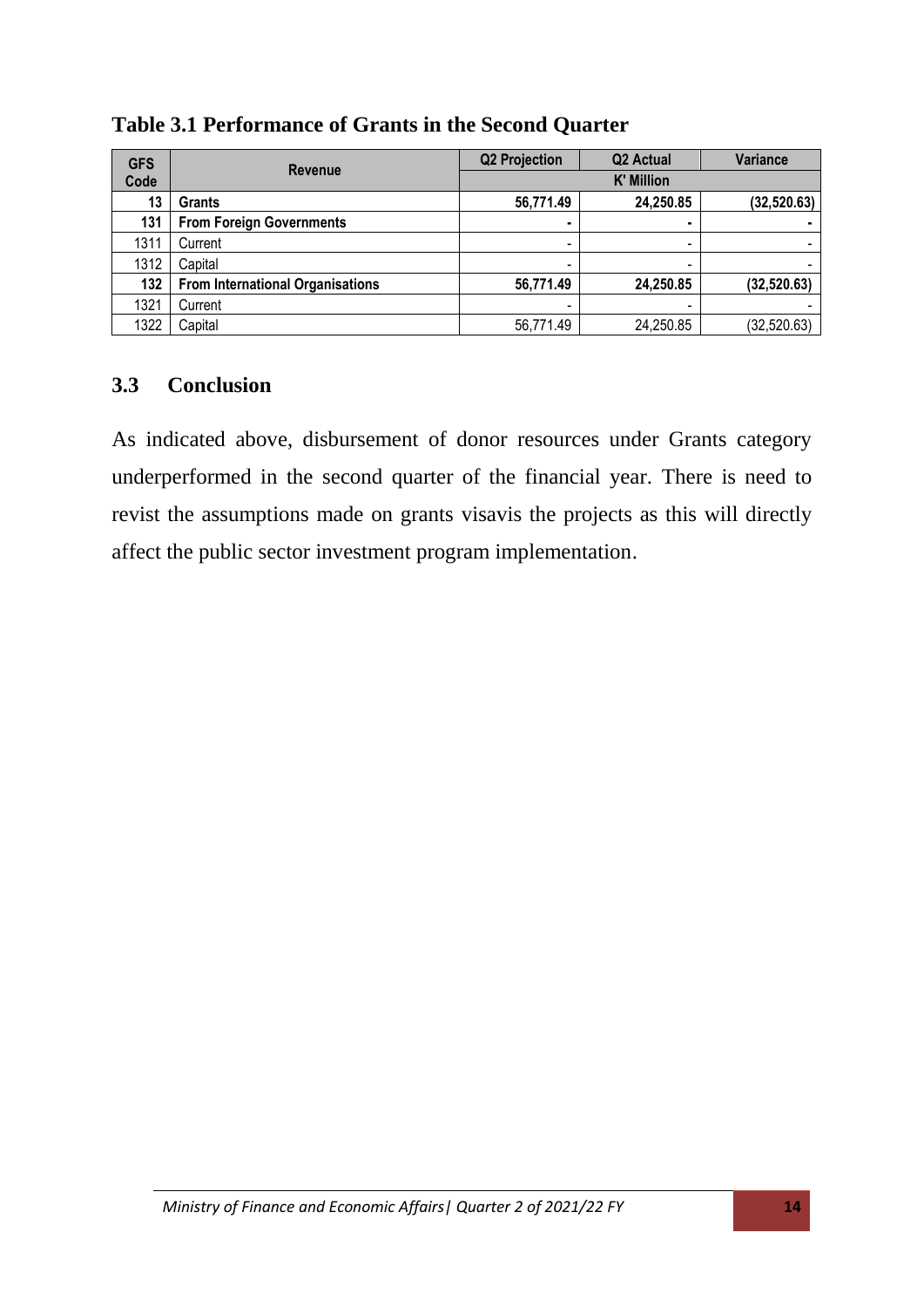**4** 

### **Expenditure Performance**

#### <span id="page-14-1"></span><span id="page-14-0"></span>**4.1 Introduction**

This chapter highlights the performance of expenditures during the second quarter of the 2021/22 Financial Year and explains the factors underlying the observed expenditure trends.

In the 2021/22 Financial Year, Government is expected to spend K1,995.10 billion including net lending. Of this sum, K1,424.36 billion is projected to be Recurrent Expenditures and K570.84 billion is projected to be Development Budget Expenditures. In the quarter under review, total expenditure was projected at K657.98 billion broken down as K532.02 billion recurrent expenditure and K125.95 billion development expenditure.

Out of the projected recurrent expenditure for the quarter, compensation of employees was projected at K164.37 billion; Interest Payments K115.17 billion while other recurrent expenditures including Goods and Services; and Subsidies and Transfers were projected at K225.48 billion. On the other hand, expenditures on Development budget were projected at K125.95 billion broken down as K69.18 billion domestically financed projects and K56.77 billion foreign financed projects.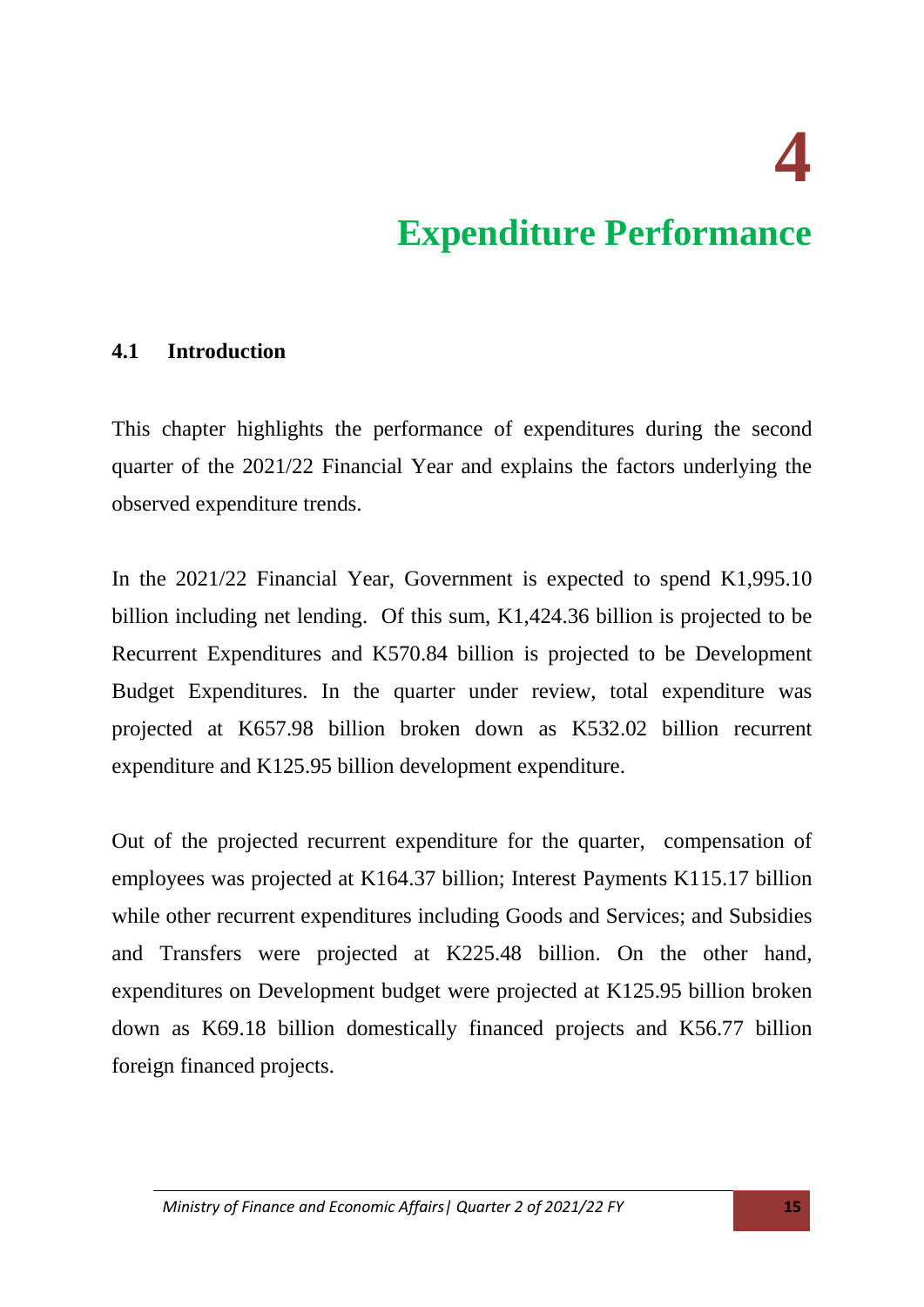#### <span id="page-15-0"></span>**4.2 Performance of Overall Expenditures**

The Outturn for the second quarter of the financial year indicates that total expenditure was K641.25 billion, broken down as K557.74 billion Recurrent Expenditures and K83.51 billion development budget expenditures. Chart 4.1 below illustrates the projected expenditures against the outturn.



*Chart 4.1 Total Government expenditure in the second quarter of the 2021/22 FY*

As can be shown in Chart 4.1, total expenditures in the quarter were above the projected amount of K657.98 billion by K16.73 billion. This is mainly attributed to the salary adjustments, interest payments and transfers to subvented organisations.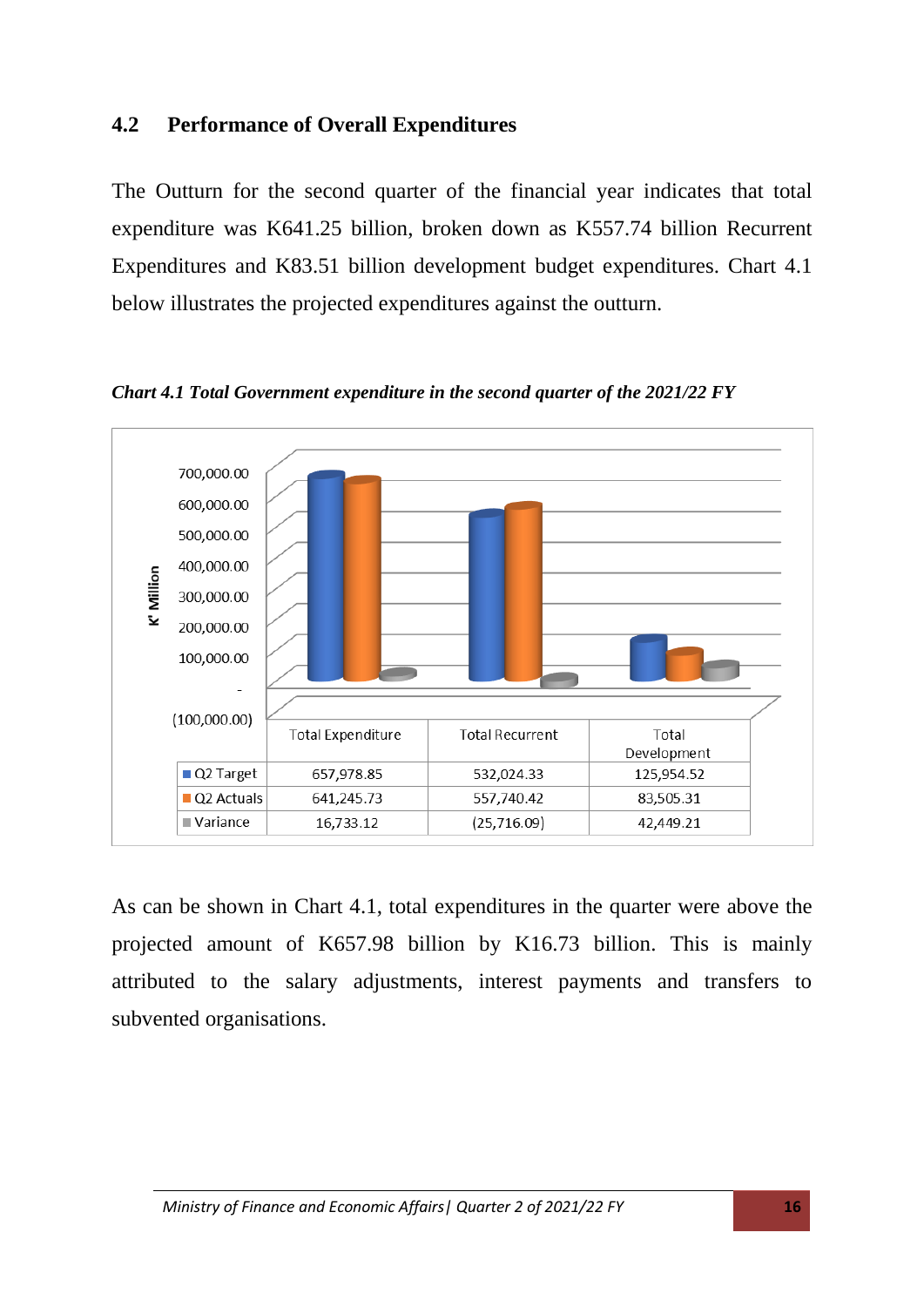#### <span id="page-16-0"></span>**4.2.1 Performance of Recurrent Budget**

In general, Government projected to spend K532.02 billion on recurrent expenses during the quarter under review. The outturn however shows that expenditures were above the target by K25.72 billion as shown in Table 4.1 below. The higher than expected expenditure is attributed to an adjustment in compensation of employees, increase in use of goods and services, more than anticipated payment towards interest and grants to other government establishments.

| <b>GFS</b>  |                           | <b>Q2 Projection</b><br>Q <sub>2</sub> Actual | <b>Variance</b> |            |
|-------------|---------------------------|-----------------------------------------------|-----------------|------------|
| Code        | <b>Expense</b>            | <b>K' Million</b>                             |                 |            |
| $\mathbf 2$ | <b>EXPENSE</b>            | 532,024.33                                    | 557,740.42      | 25,716.09  |
| 21          | Compesation of employees  | 164,374.19                                    | 167,448.50      | 3,074.32   |
| 22          | Use of Goods and Services | 92,441.15                                     | 110,577.99      | 18,136.84  |
| 24          | Interest                  | 115,165.51                                    | 121,936.79      | 6,771.27   |
| 26          | Grants                    | 53,784.40                                     | 61,927.82       | 8,143.42   |
| 27          | Social benefits           | 99,134.07                                     | 93,358.47       | (5,775.60) |
| 28          | Other expenses            | 7,125.00                                      | 2,490.84        | (4,634.16) |

*Table 4.1 Recurrent Expenditure Breakdown*

#### <span id="page-16-1"></span>**4.2.1.1 Expenditures under Personal Emoluments (PE)**

In 2021/22 Financial Year, Government is expected to spend K449.62 billion on compensation to employees which includes wages and salaries and employer contribution to pension. In the period under review and as indicated in Table 4.1, this expenditure was projected at K164.37 billion, however the expenditure was above the projection by K3.07 billion. This is mainly due to salary adjustment effected in July 2021.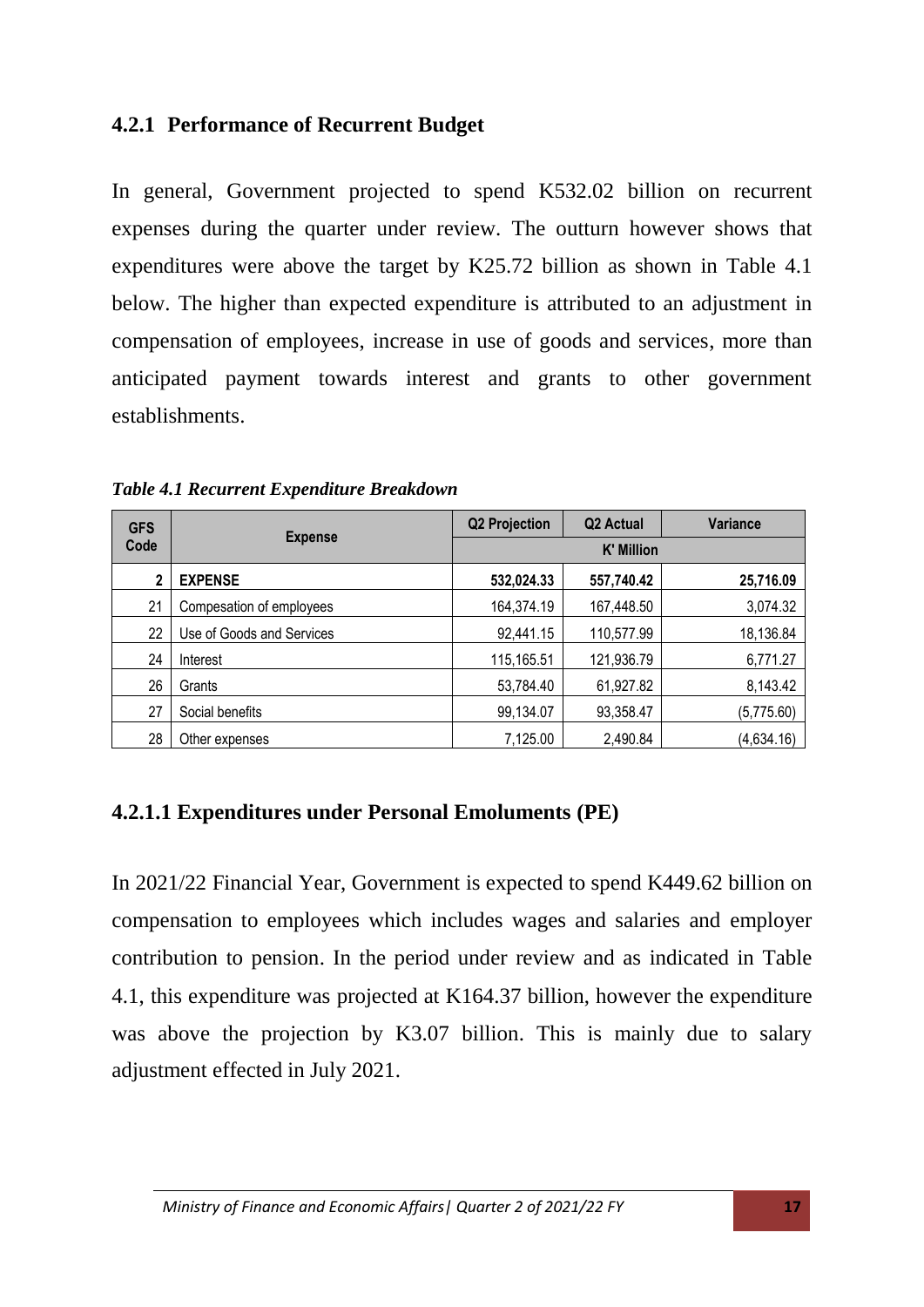#### <span id="page-17-0"></span>**4.2.1.2 Other Recurrent Transactions (ORT)**

ORT expenditure for the second quarter of the financial year was projected to amount to K367.65 billion (which is total recurrent expenditure less wages and salaries). Actual expenditures as at the end of the quarter were K390.29 billion which was above the target by K22.64 billion representing an overexpenditure of 6.2 percent. This is mainly due to enhanced expenditures in health and education sectors and also debt repayment.

#### <span id="page-17-1"></span>**4.2.2 Performance of Development Budget**

On Development Budget, Government planned to spend K125.95 billion in the second quarter, of which, K69.18 billion was to be financed using domestic resources (Part II) and K56.77 billion was for Foreign Financed Projects (Part I). As depicted by Chart 4.2 below, the outturn on Development Budget was that K83.50 billion was spent, broken down as K47.78 billion on Part 1 and K35.72 billion on Part II. Overall, the development expenditure was below the target by K42.45 billion.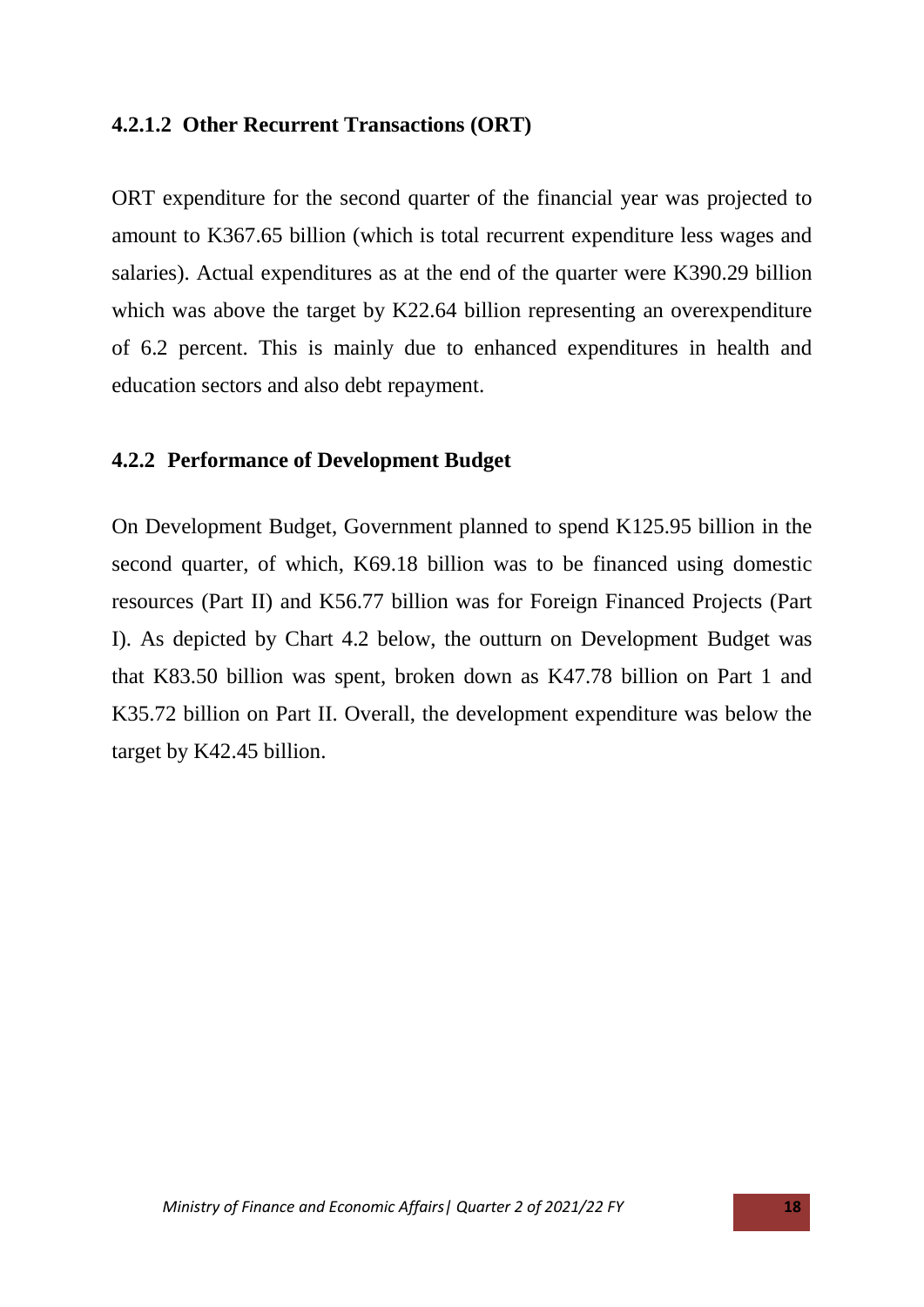*Chart 4.2 Performance of the Development Budget*



#### <span id="page-18-0"></span>**4.3 Conclusion**

This Chapter focused on the performance of expenditures of Government in the second quarter of the 2021/22 Financial Year. The expenditures were broken down into various categories and the analysis was based on the deviations between the target and the actual expenditure. Generally, the outturn showed that expenditures were above the set target for the recurrent budget and below the target for development activities. Overall, the outturn shows expenditures were contained with the quarterly projections.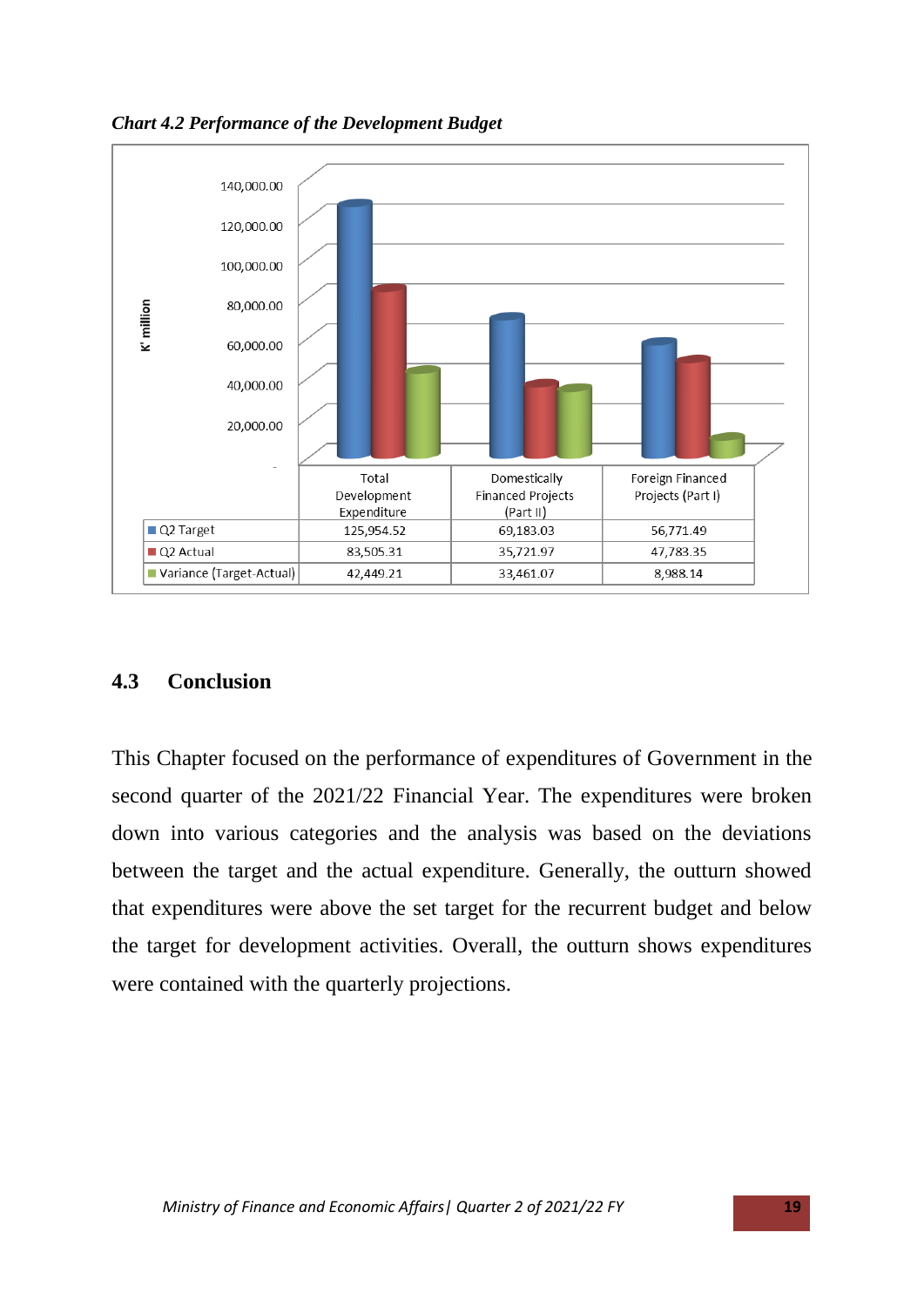## **5 Overall Fiscal Balance**

#### <span id="page-19-1"></span><span id="page-19-0"></span>**5.1 Introduction**

This chapter summarises performance of revenues and expenditures and determines how they translate in the overall Government's fiscal balance. The Chapter also discusses the performance of Government on debt and debt repayment against set targets. It will also look at the overall fiscal balance for the financial year elapsed.

#### <span id="page-19-2"></span>**5.2 Quarterly Outturn on Fiscal Balance**

Chart 5.1 presents the net fiscal position as at the end of the quarter under review. As shown on the chart, total revenues and grants were K377.79 billion against a target of K438.86 billion resulting in underperformance of K61.08 billion. The underperfomance was mainly on taxes with unfavourable variance of K26.97 billion while Grants underperformed by K32.52 billion and Other Revenues underperformed by K1.58 billion.

Total expenditure, on the other hand, was K641.25 billion against a target of K657.98 billion. Operational expenses (Recurrent expenditure) registered K557.74 billion against a target of K532.02 billion while Acquisition of Fixed Assets (Development expenditure) was K83.51 billion against a target of K125.95 billion. Domestically financed development expenditure recorded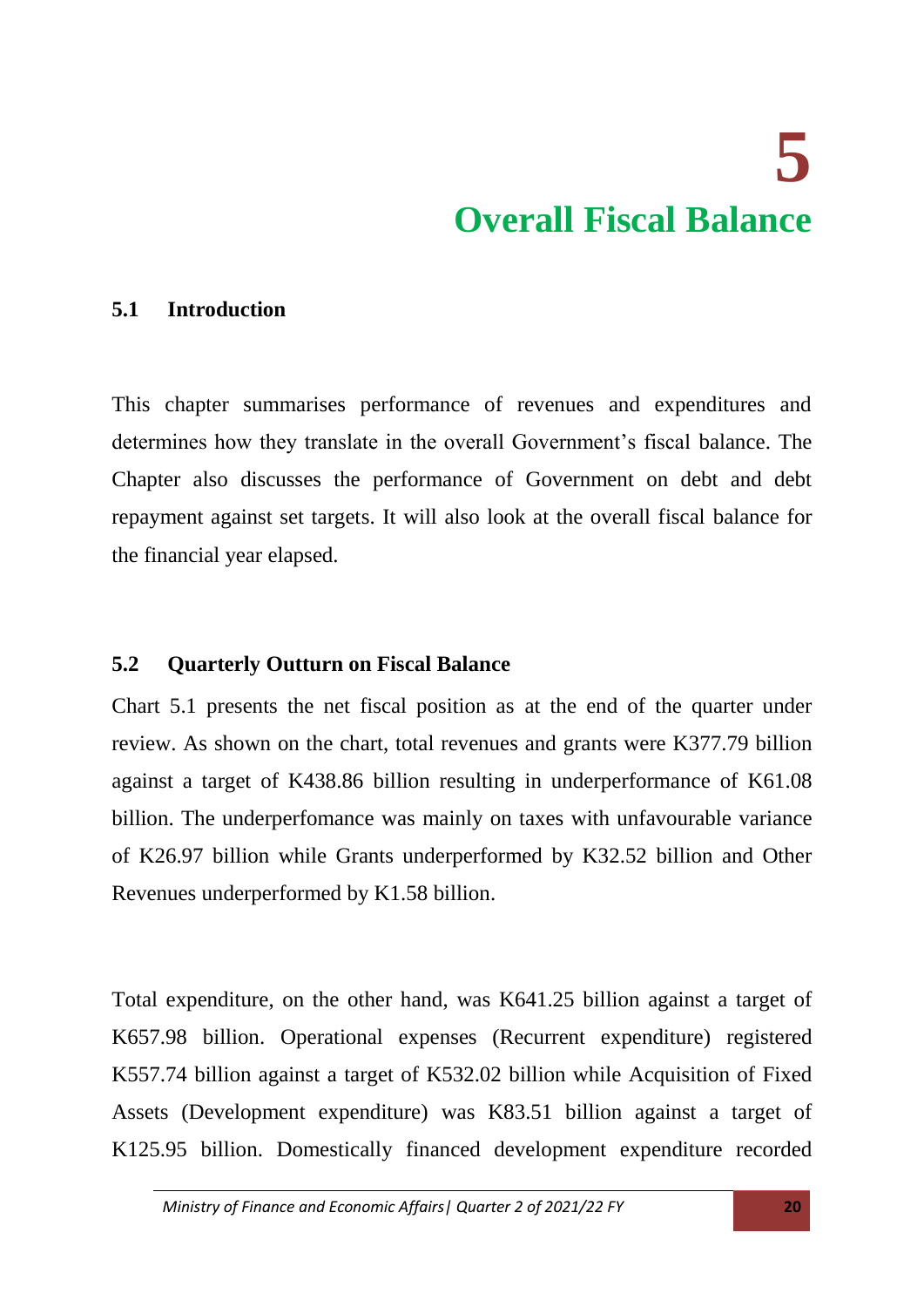K35.71 billion against a target of K69.18 billion while foreign financed development components recorded K56.77 billion against a projected expenditure of K56.77 billion.



*Chart 5.1 Overall Balance including Grants* 

The overall fiscal balance was therefore, K263.45 billion which is higher than the anticipated fiscal balance of K219.12 billion. This was mainly due to revenues which were lower than the projection for the quarter and this was further worsened by higher than anticipated expenditures.

#### <span id="page-20-0"></span>**5.3 Outturn on the Financing Position**

Chart 5.2 presents the outturn on debt financing in the second quarter of the 2021/22 Financial Year. As indicated in Chart 5.2, the Quarterly outurn on total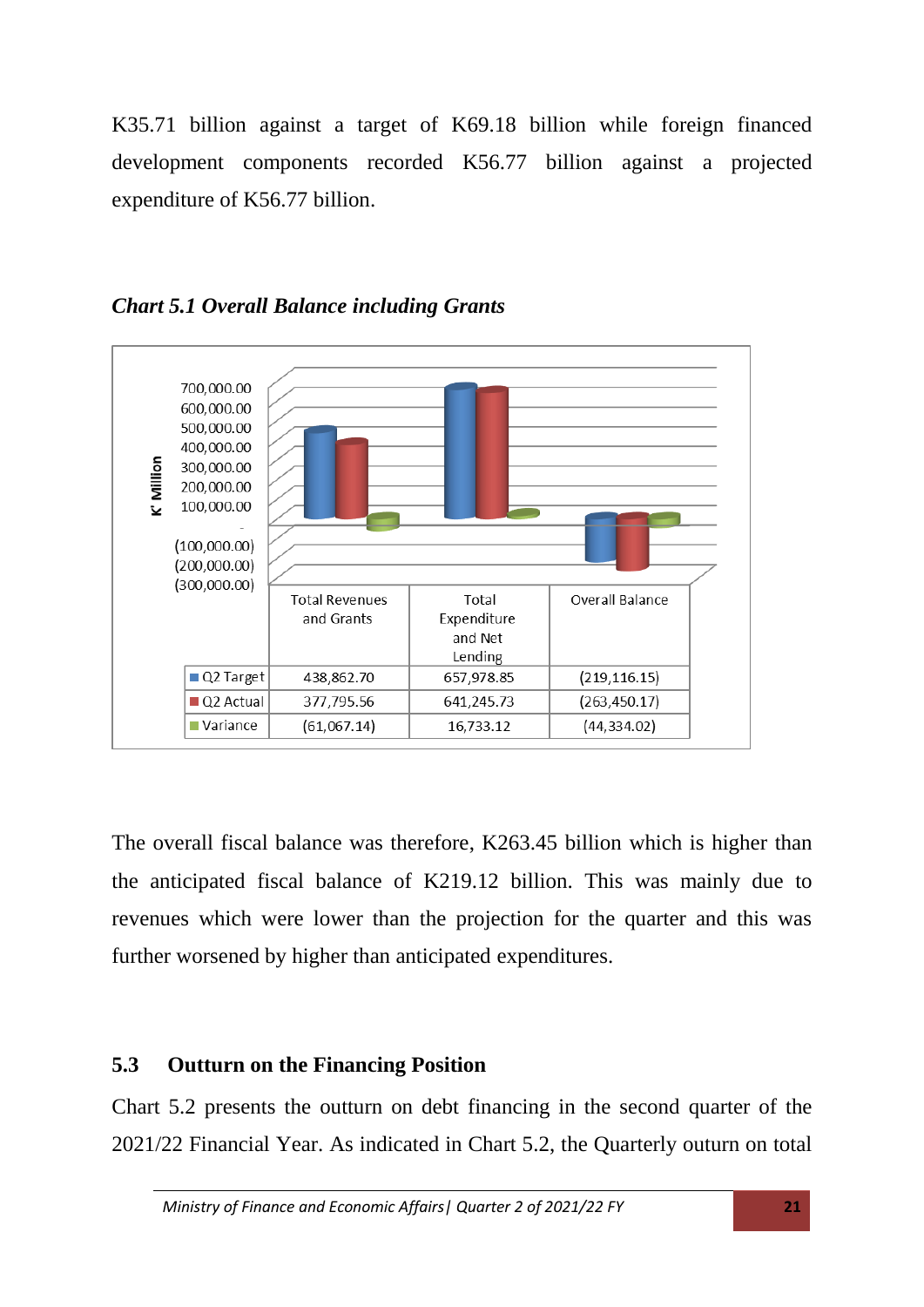revenue and grants as well as total expenditure and net lending resulted into an overall fiscal deficit of K263.45 billion against a target of K263.45 billion.The outurn translated into an overall borrowing position of K160.51 billion against an expectation of a K189.64 billion position in both domestic and foreign markets. Consequently, the financing requirement was not met by K29.121 billion.



*Chart 5.2 Financing*